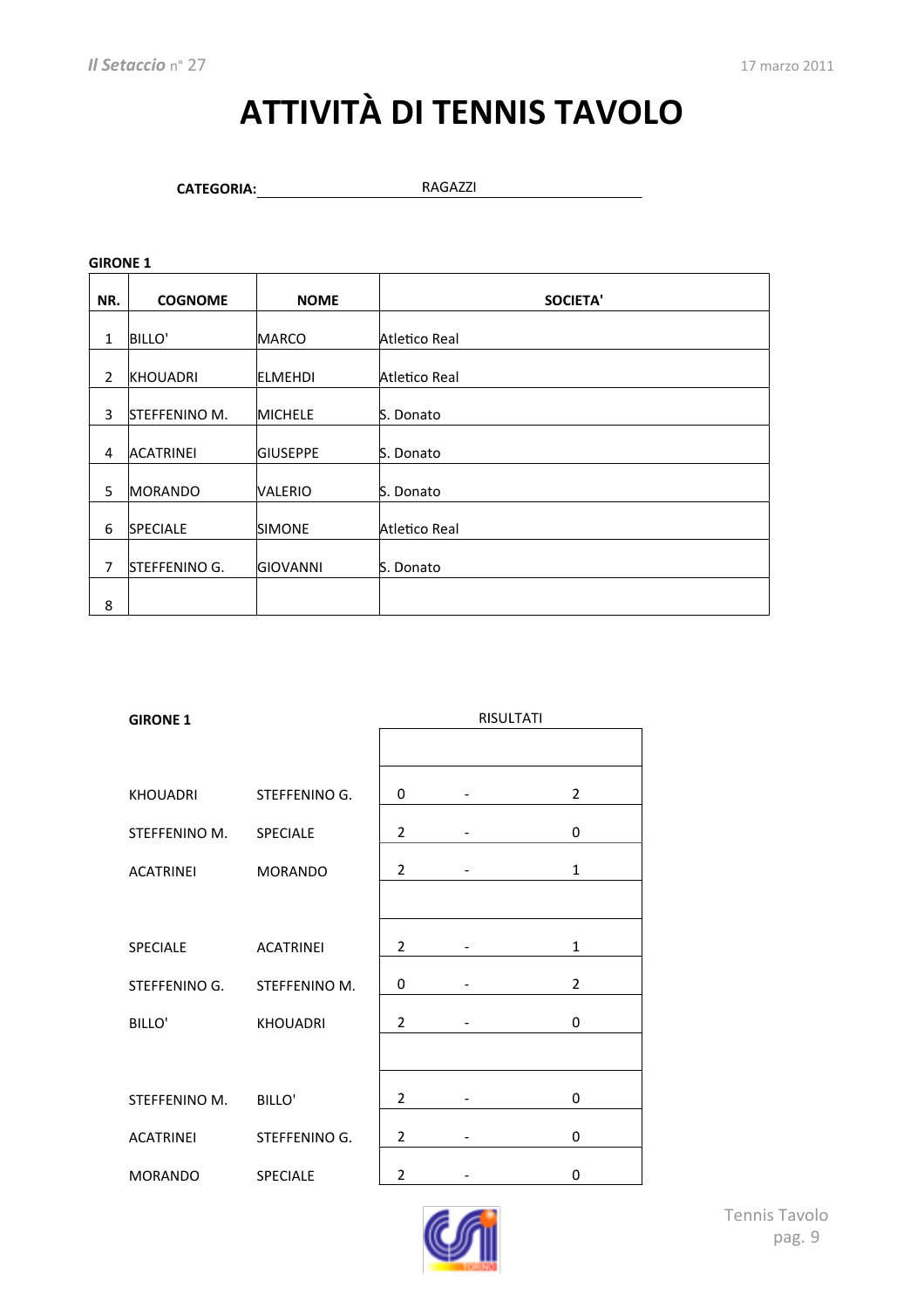$\overline{\phantom{a}}$ 

| STEFFENINO G.    | <b>MORANDO</b>   | $\overline{2}$ |                      | 0              |
|------------------|------------------|----------------|----------------------|----------------|
| <b>BILLO'</b>    | <b>ACATRINEI</b> | $\mathbf{1}$   |                      | $\overline{2}$ |
| KHOUADRI         | STEFFENINO M.    | 0              |                      | $\overline{2}$ |
|                  |                  |                |                      |                |
| <b>ACATRINEI</b> | <b>KHOUADRI</b>  | $\overline{2}$ |                      | 0              |
| <b>MORANDO</b>   | BILLO'           | $\overline{2}$ | $\ddot{\phantom{1}}$ | 0              |
| <b>SPECIALE</b>  | STEFFENINO G.    | 0              |                      | $\overline{2}$ |
|                  |                  |                |                      |                |
| <b>BILLO'</b>    | SPECIALE         | 0              |                      | $\overline{2}$ |
| KHOUADRI         | <b>MORANDO</b>   | 0              |                      | $\overline{2}$ |
| STEFFENINO M.    | <b>ACATRINEI</b> | $\overline{2}$ |                      | 0              |
|                  |                  |                |                      |                |
| <b>MORANDO</b>   | STEFFENINO M.    | $\overline{2}$ |                      | 0              |
| SPECIALE         | <b>KHOUADRI</b>  | $\overline{2}$ |                      | 0              |
| STEFFENINO G.    | BILLO'           | 0              |                      | $\overline{2}$ |

 $\Gamma$ 

#### **FASE FINALE**

ACATRINEI MORANDO 0 - 2

#### **CLASSIFICA**

- 1° STEFFENINO M.
- 2° MORANDO
- 3° ACATRINEI
- 4° SPECIALE S.
- 5° STEFFENINO G.
- 6° BILLO'

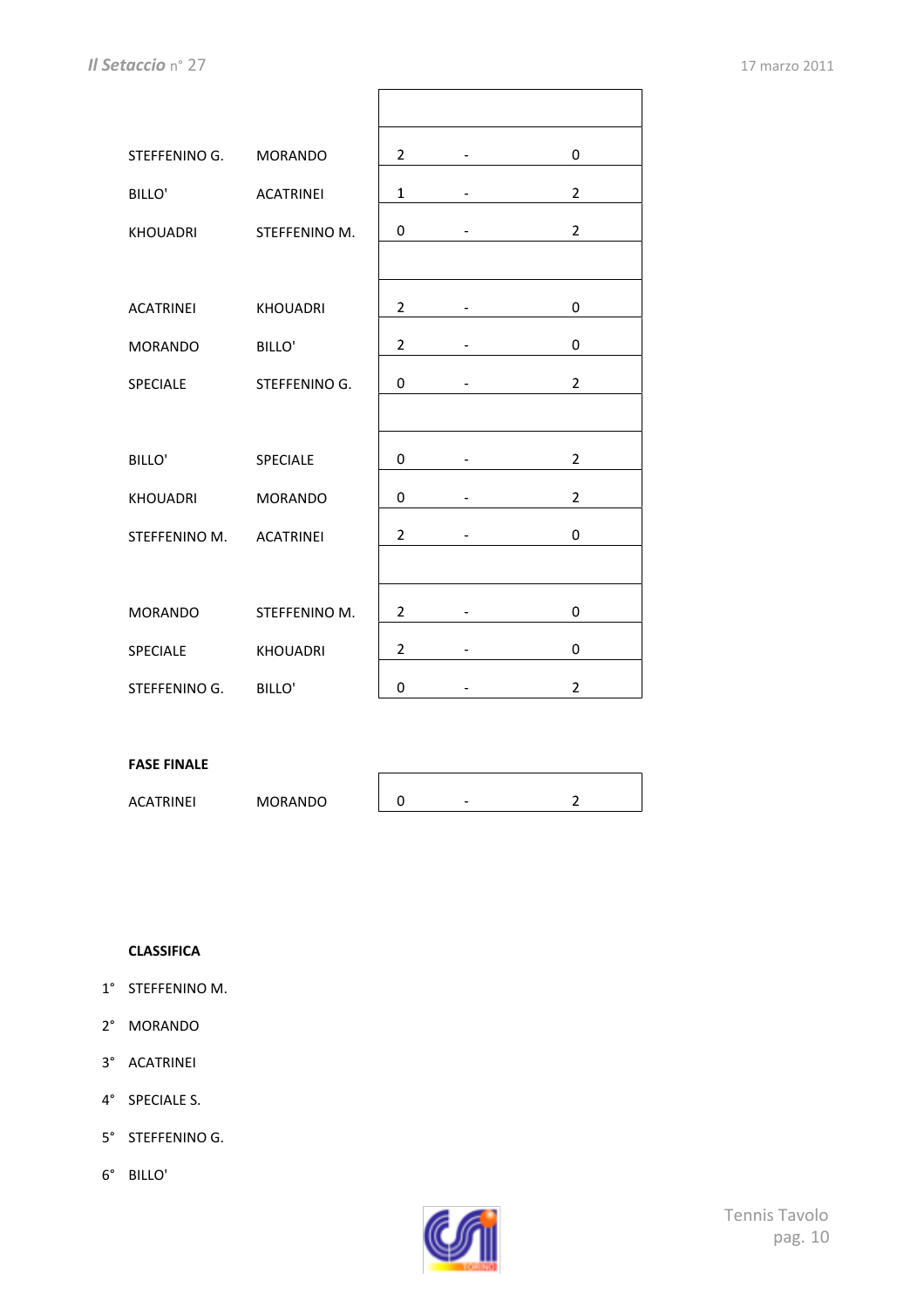#### 7° KHOUADRI

| <b>ALLIE VI</b> |
|-----------------|
|                 |

#### **GIRONE 1**

| NR.          | <b>COGNOME</b>  | <b>NOME</b>     | <b>SOCIETA'</b> |
|--------------|-----------------|-----------------|-----------------|
|              |                 |                 |                 |
| $\mathbf{1}$ | BRANDUARDI      | <b>CLAUDIO</b>  |                 |
| 2            | <b>CONSALVI</b> | FRANCESCO       |                 |
| 3            | <b>GALANO</b>   | <b>FEDERICO</b> |                 |
| 4            | <b>IUSO</b>     | LORENZO         |                 |

| NR. | <b>COGNOME</b>  | <b>NOME</b>     | <b>SOCIETA'</b> |
|-----|-----------------|-----------------|-----------------|
| 5   | <b>SCIRCOLI</b> | <b>IVAN</b>     |                 |
| 6   | <b>ZITO</b>     | FRANCESCO       |                 |
| 7   | <b>COTOFREA</b> | <b>DENNIS</b>   |                 |
| 8   | PIBIRI          | <b>GIOVANNI</b> |                 |

| <b>GIRONE 1</b>   |                   | <b>RISULTATI</b> |   |                |
|-------------------|-------------------|------------------|---|----------------|
| <b>BRANDUARDI</b> | <b>IUSO</b>       | 1                | ۰ | $\overline{2}$ |
| <b>CONSALVI</b>   | <b>GALANO</b>     | $\overline{2}$   | ٠ | 0              |
| <b>IUSO</b>       | <b>GALANO</b>     | $\overline{2}$   |   | 1              |
| <b>BRANDUARDI</b> | <b>CONSALVI</b>   | $\overline{2}$   |   | 0              |
| <b>CONSALVI</b>   | <b>IUSO</b>       | $\overline{2}$   |   | 0              |
| <b>GALANO</b>     | <b>BRANDUARDI</b> | 1                |   | 2              |

| <b>GIRONE 2</b> |                 | RISULTATI |                          |   |
|-----------------|-----------------|-----------|--------------------------|---|
| <b>SCIRCOLI</b> | <b>PIBIRI</b>   |           | $\overline{\phantom{a}}$ |   |
| <b>ZITO</b>     | <b>COTOFREA</b> |           | $\overline{\phantom{a}}$ | v |

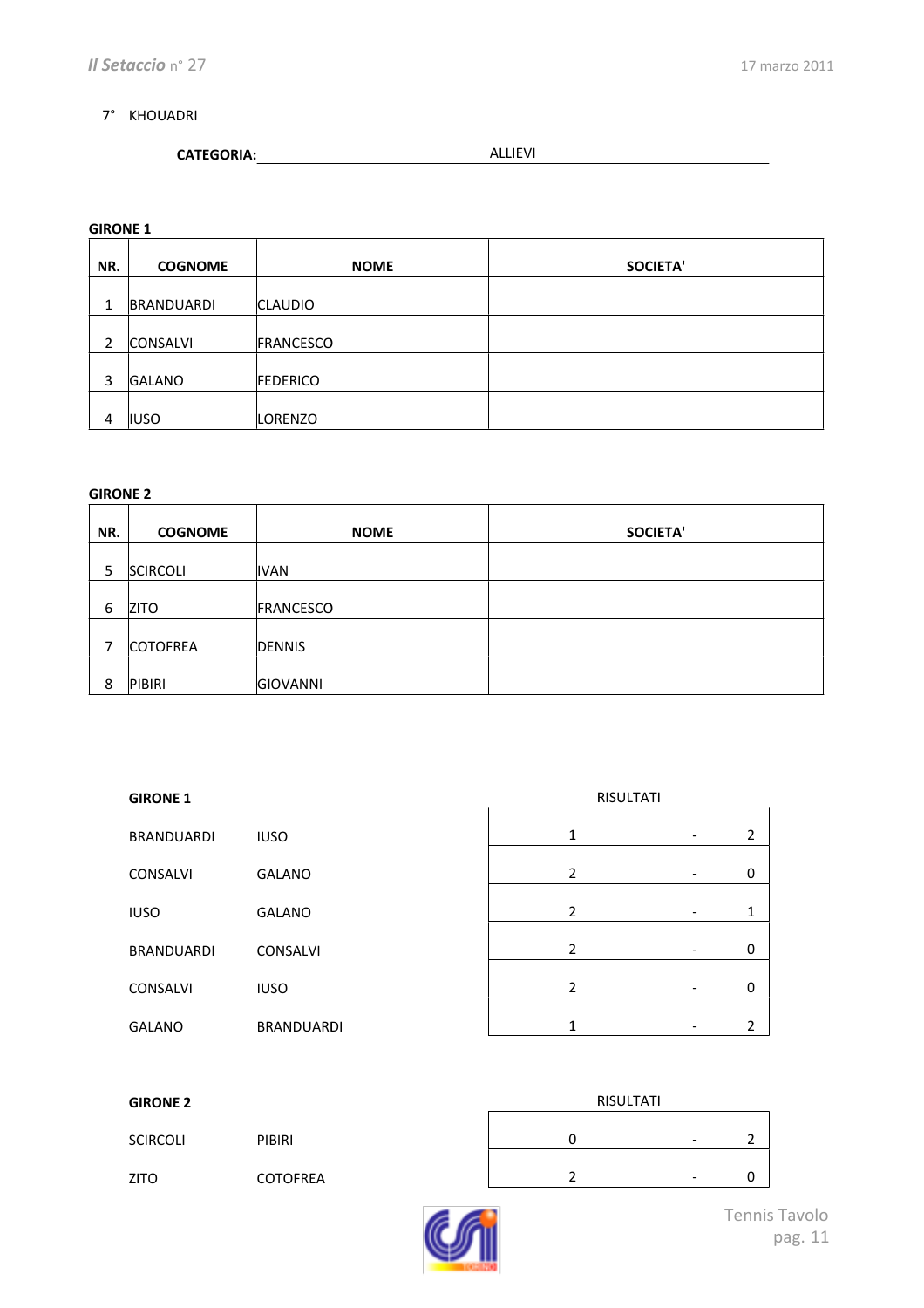$\overline{\phantom{0}}$ 

 $\overline{\phantom{0}}$ 

| PIBIRI          | <b>COTOFREA</b> |   | -                        |  |
|-----------------|-----------------|---|--------------------------|--|
| <b>SCIRCOLI</b> | <b>ZITO</b>     | ი | $\overline{\phantom{0}}$ |  |
|                 |                 |   |                          |  |
| <b>ZITO</b>     | <b>PIBIRI</b>   |   | ۰                        |  |
| <b>COTOFREA</b> | <b>SCIRCOLI</b> |   | ۰                        |  |

 $\overline{a}$ 

#### **FASE FINALE**

|   | .                 |                   |                          |                          |                |
|---|-------------------|-------------------|--------------------------|--------------------------|----------------|
|   | CONSALVI          | <b>IUSO</b>       | $\overline{2}$           | $\overline{\phantom{a}}$ | 0              |
|   | <b>BRANDUARDI</b> | CONSALVI          | 0                        | $\overline{\phantom{a}}$ | $\overline{2}$ |
|   | <b>IUSO</b>       | <b>BRANDUARDI</b> | 1                        | $\overline{\phantom{a}}$ | $\overline{2}$ |
|   |                   |                   |                          |                          |                |
|   | A ZITO            | <b>BRANDUARDI</b> | 2                        | $\overline{\phantom{a}}$ | 0              |
| B | PIBIRI            | CONSALVI          | 0                        | $\overline{\phantom{a}}$ | 2              |
|   |                   |                   |                          |                          |                |
|   | חדול 2°.          | <b>CONSALVI</b>   | $\overline{\phantom{a}}$ |                          | $\Omega$       |
|   |                   |                   |                          |                          |                |

| $1^\circ - 2^\circ$ ZITO |                  | <b>CONSALVI</b> |  | - |  |
|--------------------------|------------------|-----------------|--|---|--|
|                          | 3°-4° BRANDUARDI | <b>PIBIRI</b>   |  | - |  |

#### **CLASSIFICA**

- 1° ZITO
- 2° CONSALVI
- 3° PIBIRI
- 4° BRANDUARDI

**CATEGORIA:** JUNIORES

| NR. | <b>COGNOME</b> | <b>NOME</b>           | <b>SOCIETA'</b> |
|-----|----------------|-----------------------|-----------------|
|     |                |                       |                 |
| 1   | <b>CICONTE</b> | <b>MARCO</b>          | Atletico Real   |
| 2   | <b>ALKID</b>   | <b>HOXHAJ</b>         | Atletico Real   |
| 3   | <b>RUSU</b>    | ALEXANDER             | Atletico Real   |
| 4   | <b>MORANDO</b> | <b>CARLO EMANUELE</b> | S. Donato       |

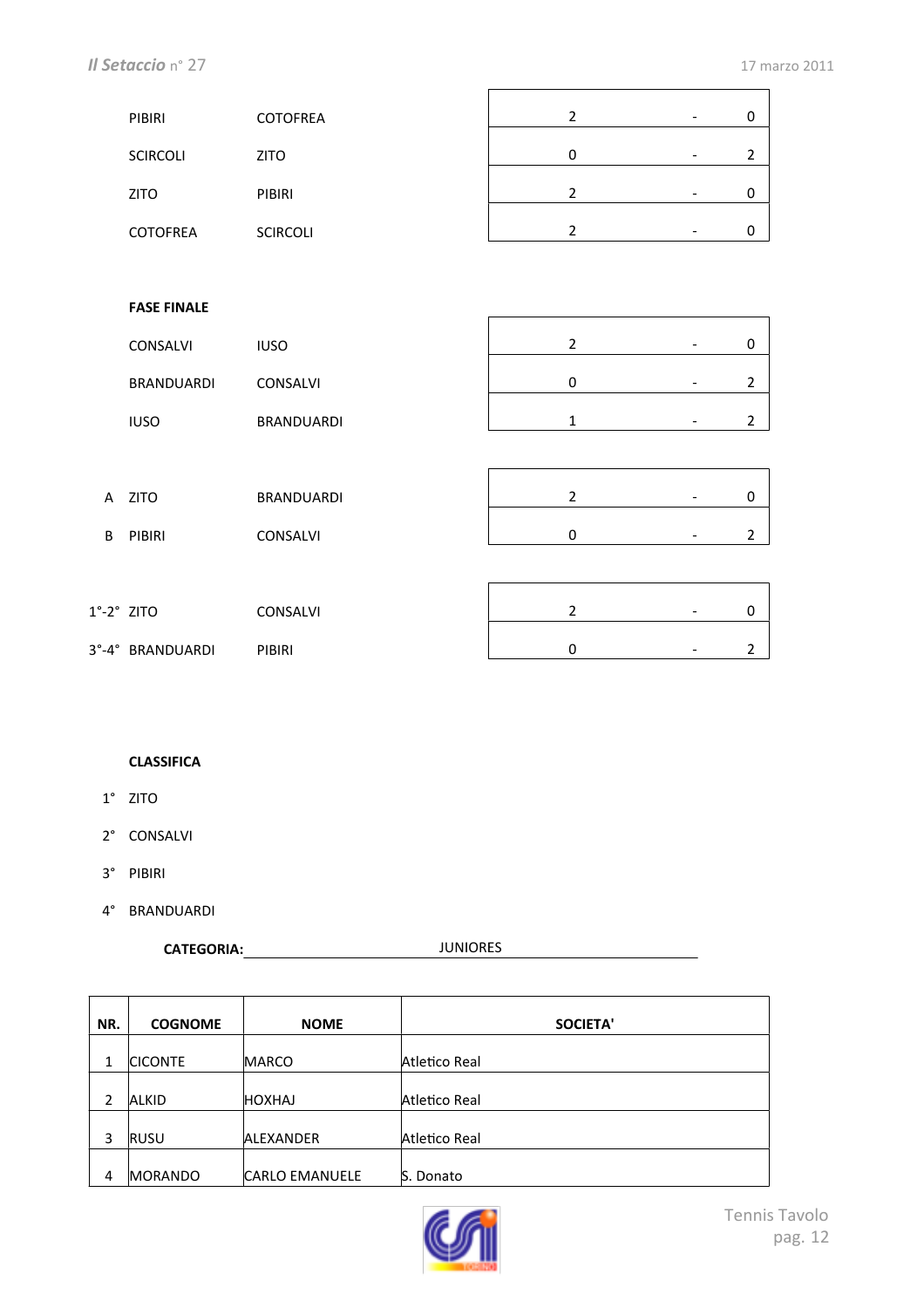| <b>GIRONE</b>  |                |   | <b>RISULTATI</b> |                |
|----------------|----------------|---|------------------|----------------|
| <b>RUSU</b>    | <b>MORANDO</b> | 2 |                  | 0              |
| <b>CICONTE</b> | <b>ALKID</b>   | 2 |                  | 1              |
| <b>RUSU</b>    | <b>CICONTE</b> | 1 |                  | $\overline{2}$ |
| <b>CICONTE</b> | <b>MORANDO</b> | 2 |                  | 0              |
| <b>ALKID</b>   | <b>RUSU</b>    | 0 |                  | 2              |
| <b>MORANDO</b> | <b>ALKID</b>   | 0 |                  | 2              |
|                |                |   |                  |                |

#### **CLASSIFICA**

- 1° CICONTE
- 2° RUSU
- 3° ALKID
- 4° MORANDO

CATEGORIA: SENIORES

| NR. | <b>COGNOME</b>     | <b>NOME</b>      | <b>SOCIETA'</b>   |
|-----|--------------------|------------------|-------------------|
| 1   | <b>STEFFENINO</b>  | <b>MAURIZIO</b>  | S. Donato         |
| 2   | <b>MANIEZZI</b>    | <b>GABRIELLA</b> | Labor             |
| 3   | <b>CARESIO</b>     | PATRIZIA         | Atletico Real     |
| 4   | <b>GRASSO</b>      | <b>ROBERTO</b>   | <b>CSI Torino</b> |
| 5   | <b>DELLA SPINA</b> | FRANCO           | <b>CSI Torino</b> |
| 6   | ZAGALLO            | <b>FABIO</b>     | Labor             |

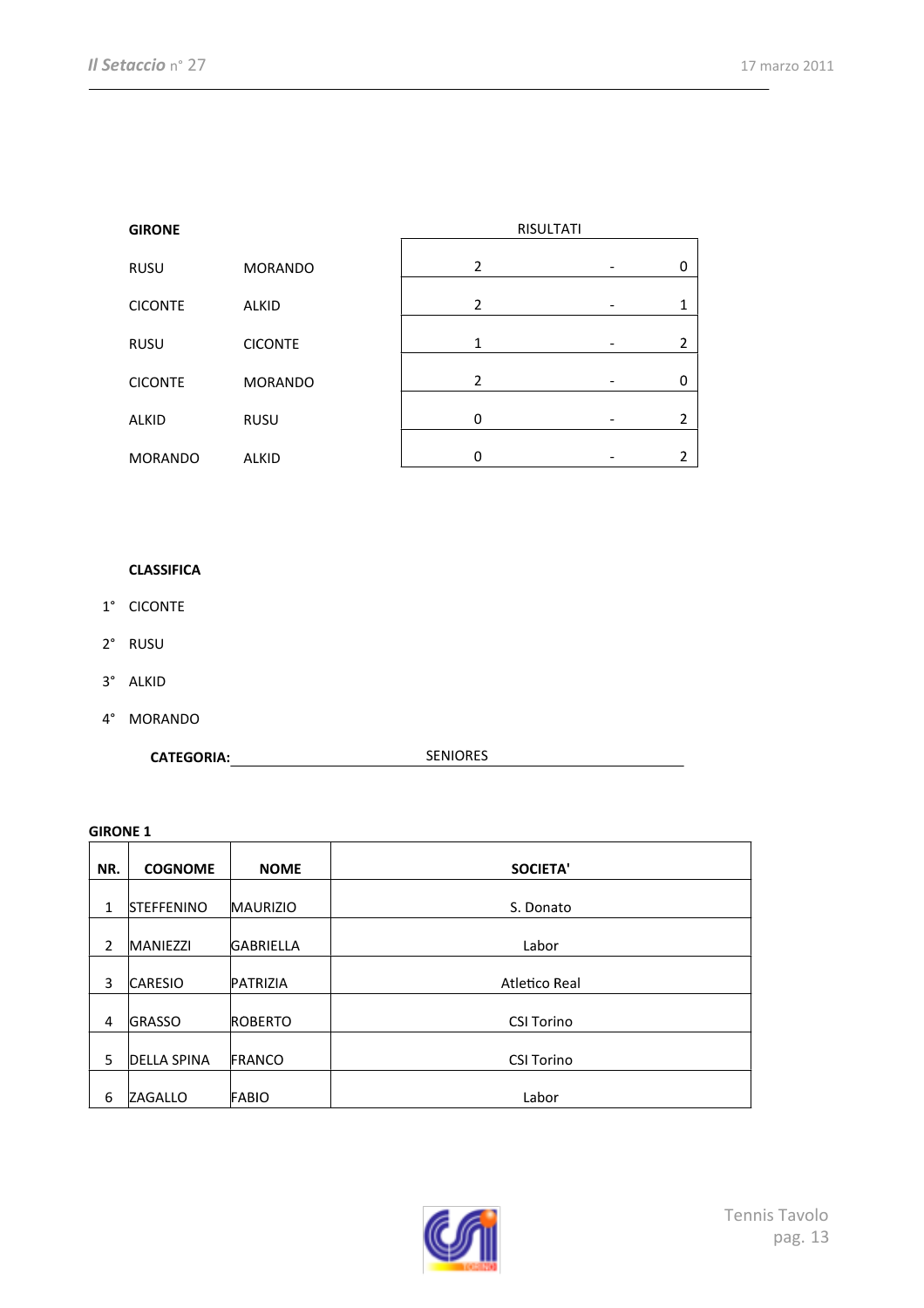| NR. | <b>COGNOME</b>  | <b>NOME</b>     | <b>SOCIETA'</b>     |
|-----|-----------------|-----------------|---------------------|
| 7   |                 |                 |                     |
| 8   | BRANDUARDI      | <b>MAURO</b>    | Atletico Real       |
| 9   | <b>CONSALVI</b> | FABRIZIO        | Atletico Real       |
| 10  | <b>BRUNELLO</b> | <b>BRUNO</b>    | <b>CSI Torino</b>   |
| 11  | <b>LOVETERE</b> | <b>GIUSEPPE</b> | Labor               |
| 12  | <b>CASELLI</b>  | PAOLO           | Vinci Caffè Rossini |

| <b>GIRONE 1</b>    |                    |                | <b>RISULTATI</b>         |                |
|--------------------|--------------------|----------------|--------------------------|----------------|
| <b>STEFFENINO</b>  | ZAGALLO            | $\overline{2}$ |                          | 0              |
| <b>MANIEZZI</b>    | <b>DELLA SPINA</b> | 0              | $\overline{\phantom{0}}$ | $\overline{2}$ |
| CARESIO            | <b>GRASSO</b>      | 0              |                          | $\overline{2}$ |
| ZAGALLO            | <b>GRASSO</b>      | 0              | -                        | $\overline{2}$ |
| <b>DELLA SPINA</b> | CARESIO            | $\overline{2}$ |                          | 0              |
| <b>STEFFENINO</b>  | MANIEZZI           | $\overline{2}$ |                          | 0              |
| <b>MANIEZZI</b>    | ZAGALLO            | $\overline{2}$ | -                        | $\mathbf{1}$   |
| <b>CARESIO</b>     | <b>STEFFENINO</b>  | 0              |                          | 2              |
| <b>GRASSO</b>      | <b>DELLA SPINA</b> | 2              | $\overline{a}$           | 0              |
| ZAGALLO            | <b>DELLA SPINA</b> | $\mathbf 0$    |                          | $\overline{2}$ |
| <b>STEFFENINO</b>  | <b>GRASSO</b>      | 0              |                          | $\overline{2}$ |
| <b>MANIEZZI</b>    | CARESIO            | $\overline{2}$ | $\overline{a}$           | 0              |
| CARESIO            | ZAGALLO            | 0              |                          | $\overline{2}$ |
| <b>GRASSO</b>      | <b>MANIEZZI</b>    | $\overline{2}$ | $\overline{a}$           | 0              |
| <b>DELLA SPINA</b> | <b>STEFFENINO</b>  | $\overline{2}$ |                          | 0              |

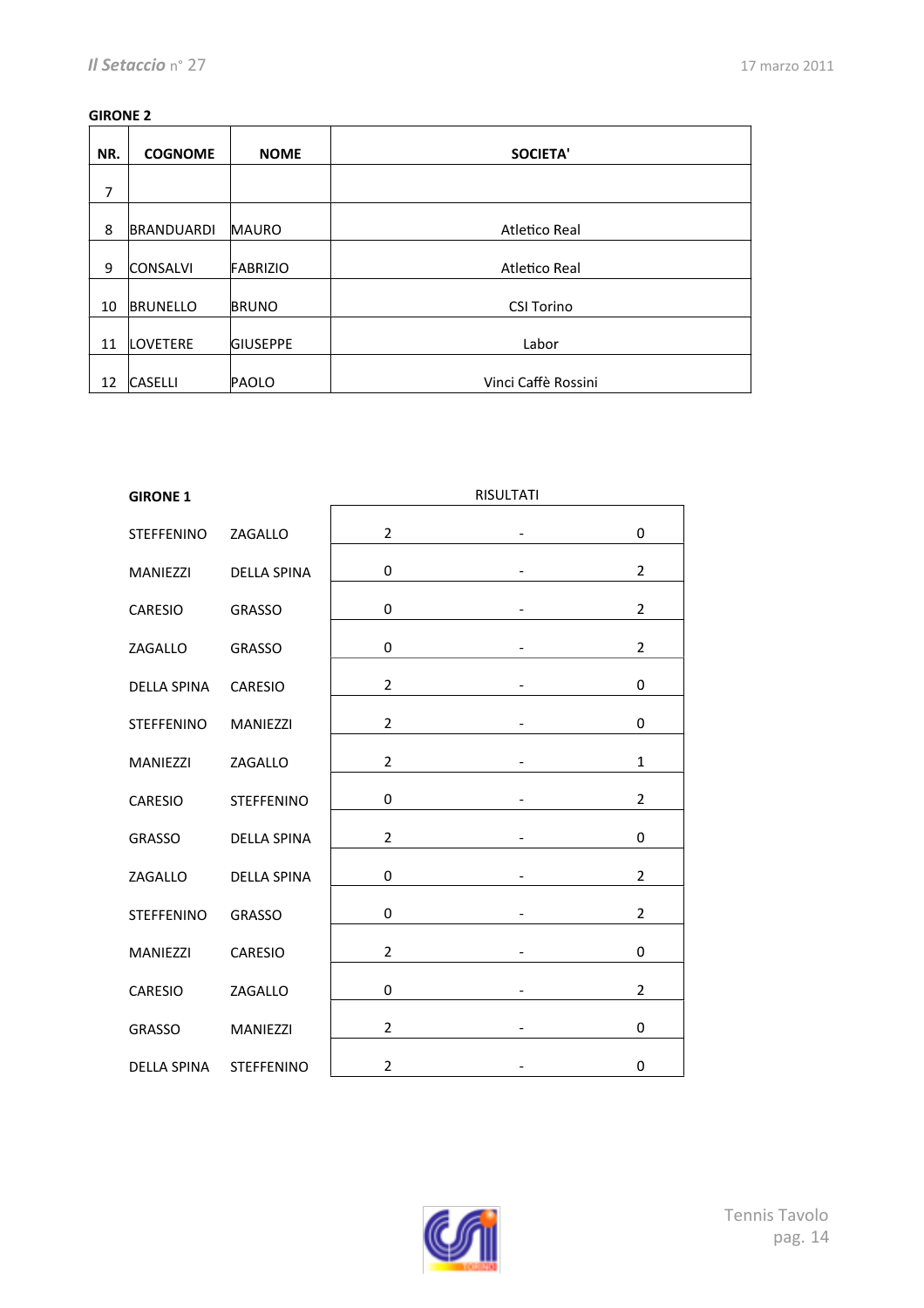| <b>GIRONE 2</b>     |                   |                | <b>RISULTATI</b> |                |
|---------------------|-------------------|----------------|------------------|----------------|
| BRANDUARDI LOVETERE |                   | $\overline{2}$ |                  | 0              |
| <b>CONSALVI</b>     | <b>BRUNELLO</b>   | 0              |                  | $\overline{2}$ |
| <b>CASELLI</b>      | <b>BRUNELLO</b>   | $\overline{2}$ |                  | $\mathbf{1}$   |
| <b>LOVETERE</b>     | <b>CONSALVI</b>   | 2              |                  | 0              |
| BRANDUARDI          | CASELLI           | 2              |                  | 1              |
| <b>BRUNELLO</b>     | <b>LOVETERE</b>   | $\overline{2}$ |                  | 0              |
| <b>CASELLI</b>      | LOVETERE          | $\overline{2}$ |                  | $\mathbf{1}$   |
| <b>BRANDUARDI</b>   | <b>CONSALVI</b>   | $\overline{2}$ |                  | 0              |
| <b>CONSALVI</b>     | <b>CASELLI</b>    | 0              |                  | $\overline{2}$ |
| <b>BRUNELLO</b>     | <b>BRANDUARDI</b> | $\overline{2}$ |                  | $\mathbf{1}$   |

#### **FASE FINALE**

| <b>BRUNELLO</b>     | <b>CASELLI</b>    | $\overline{\phantom{0}}$ |  |
|---------------------|-------------------|--------------------------|--|
| BRANDUARDI BRUNELLO |                   | -                        |  |
| <b>CASELLI</b>      | <b>BRANDUARDI</b> | -                        |  |

| А | <b>GRASSO</b>  | <b>BRUNELLO</b>    | $\overline{\phantom{0}}$ |  |
|---|----------------|--------------------|--------------------------|--|
| В | <b>CASELLI</b> | <b>DELLA SPINA</b> | $\overline{\phantom{a}}$ |  |

| $1^\circ$ -2 $^\circ$ GRASSO | <b>CASELLI</b> | - |  |
|------------------------------|----------------|---|--|
|                              |                |   |  |
| 3°-4° BRUNELLO               | DELLA SPINA    | - |  |

#### **CLASSIFICA**

- 1° CASELLI
- 2° GRASSO
- 3° BRUNELLO
- 4° DELLA!SPINA

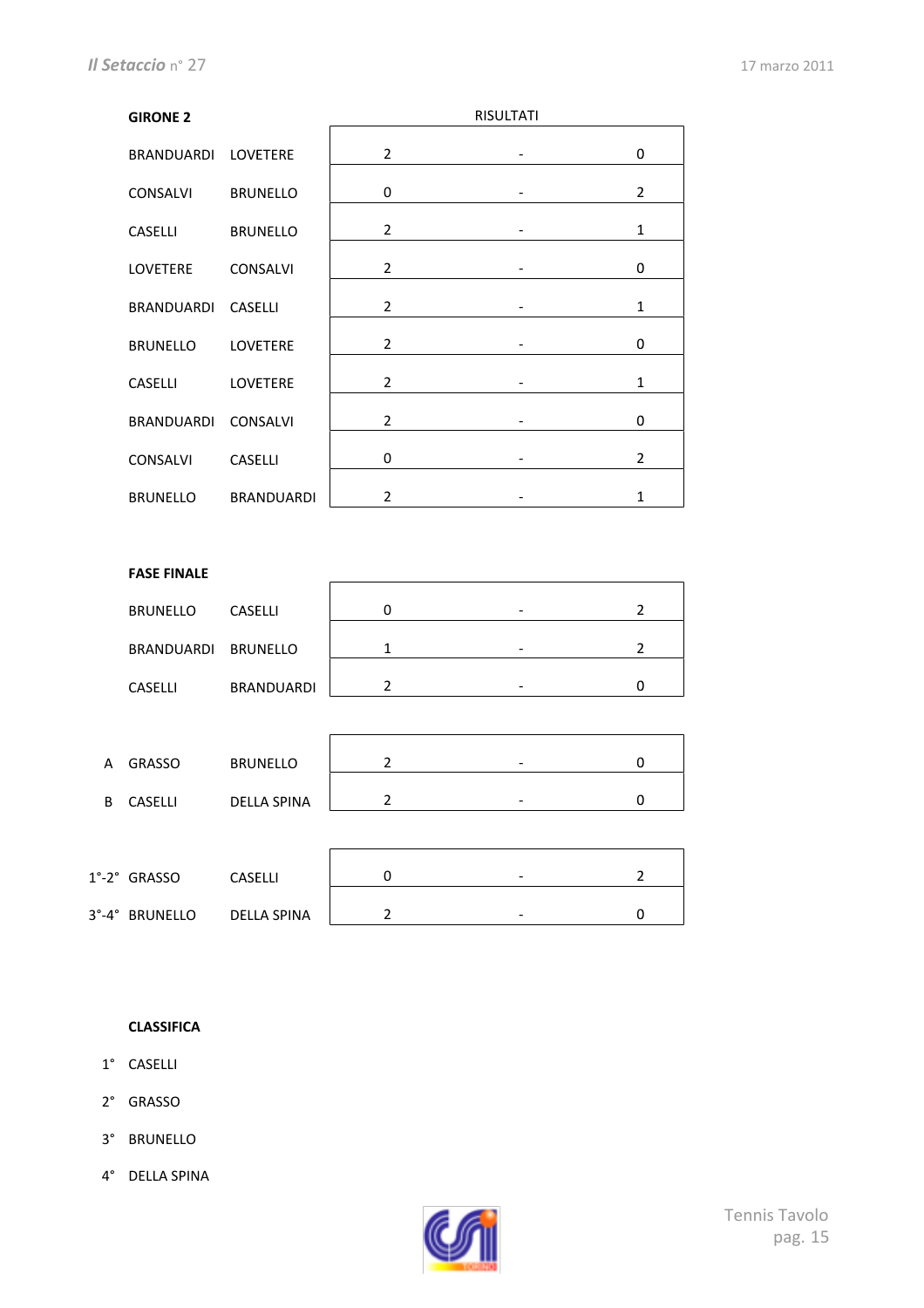### **CATEGORIA:** OPEN

**GIRONE 1** 

| NR.            | <b>COGNOME</b>    | <b>NOME</b>    | <b>SOCIETA'</b> |
|----------------|-------------------|----------------|-----------------|
|                |                   |                |                 |
| $\mathbf{1}$   | <b>BLAGA</b>      | PAOLO          | Atletico Real   |
| $\overline{2}$ | <b>ROSSELLI</b>   | LUCA           | Atletico Real   |
| 3              |                   |                |                 |
| 4              | TARDITO           | <b>DAVIDE</b>  |                 |
| 5              | <b>BOSCHIAZZO</b> | <b>ALESSIO</b> | Labor           |
| 6              | <b>CICEU</b>      | <b>GABRIEL</b> | S. Donato       |
| 7              |                   |                |                 |
| 8              |                   |                |                 |

#### **GIRONE 2**

| NR. | <b>COGNOME</b>       | <b>NOME</b>   | <b>SOCIETA'</b>   |
|-----|----------------------|---------------|-------------------|
| 9   | <b>SPECIALE</b>      | <b>MARCO</b>  | Atletico Real     |
| 10  | LAVEZZARO D. DANIELE |               | <b>CSI Torino</b> |
| 11  | BOMBACI              | ALESSANDRO    | <b>CSI Torino</b> |
| 12  | ZAGALLO              | <b>MARCO</b>  | Labor             |
| 13  | LAVEZZARO S.         | <b>SIMONA</b> | Labor             |
| 14  | <b>TAGLIARINO</b>    | DAVIDE        | S. Donato         |
| 15  | ZIELEN               | <b>PIOTR</b>  |                   |
| 16  |                      |               |                   |

| <b>TARDITO</b>    | <b>BOSCHIAZZO</b> |  |  |
|-------------------|-------------------|--|--|
| <b>CICEU</b>      | <b>TARDITO</b>    |  |  |
| <b>BLAGA</b>      | <b>ROSSELLI</b>   |  |  |
| <b>BOSCHIAZZO</b> | <b>CICEU</b>      |  |  |

| <b>RISULTATI</b> |  |   |  |  |
|------------------|--|---|--|--|
|                  |  |   |  |  |
| 2                |  | 0 |  |  |
| 0                |  | 2 |  |  |
| 2                |  | 0 |  |  |
| 2                |  |   |  |  |

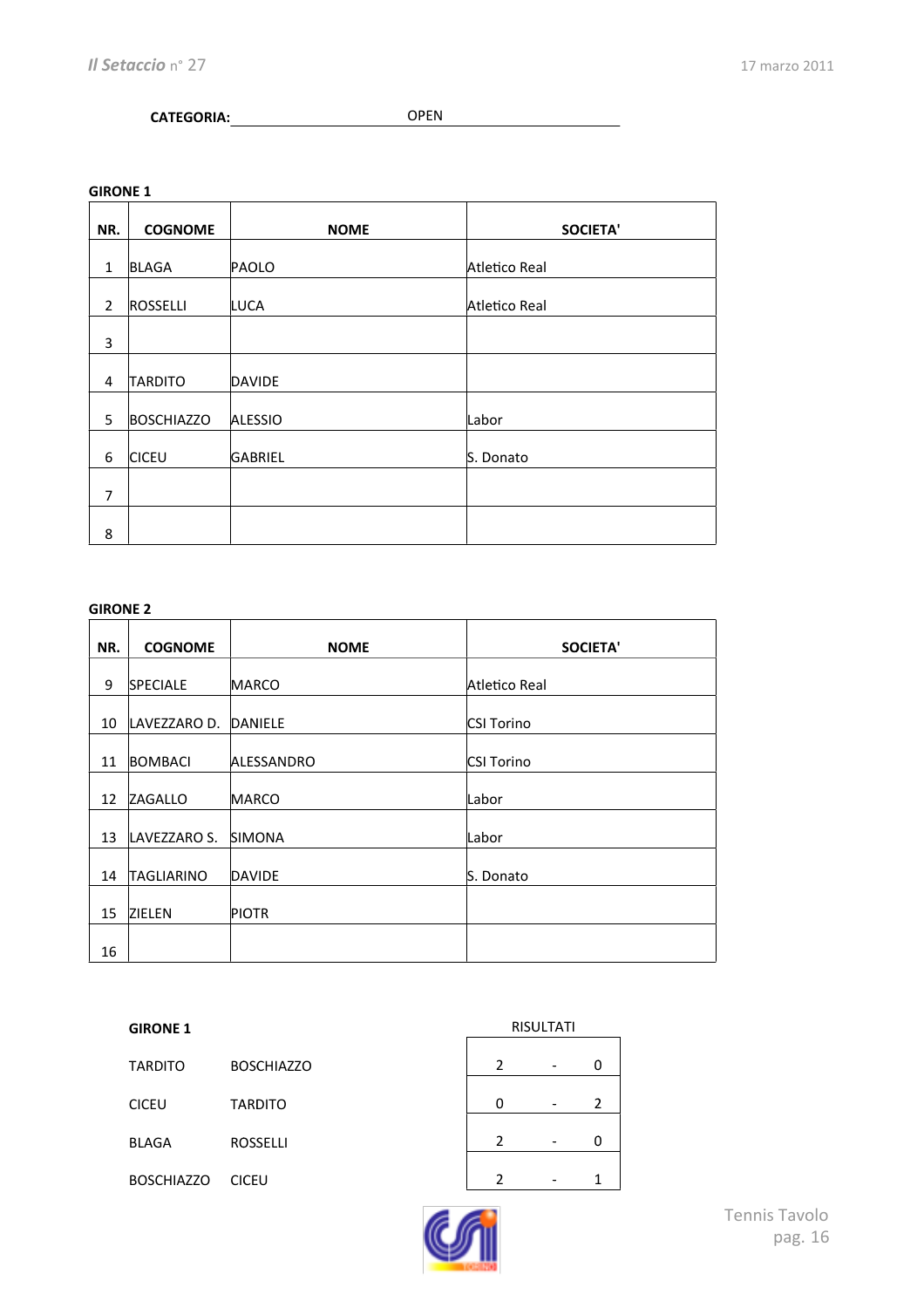| <b>BLAGA</b>      | <b>TARDITO</b>    | $\Omega$       | - | $\overline{2}$ |
|-------------------|-------------------|----------------|---|----------------|
| <b>TARDITO</b>    | <b>ROSSELLI</b>   | $\overline{2}$ |   | 0              |
| <b>BOSCHIAZZO</b> | <b>BLAGA</b>      | $\Omega$       |   | 2              |
| <b>BLAGA</b>      | <b>CICEU</b>      | $\overline{2}$ |   | 0              |
| <b>ROSSELLI</b>   | <b>BOSCHIAZZO</b> | $\Omega$       |   | 2              |
| <b>CICEU</b>      | <b>ROSSELLI</b>   | $\mathcal{P}$  |   | O              |
|                   |                   |                |   |                |

| <b>GIRONE 2</b>         |                      |                | RISULTATI |                |
|-------------------------|----------------------|----------------|-----------|----------------|
| LAVEZZARO D. ZIELEN     |                      | $\overline{2}$ |           | 0              |
| <b>BOMBACI</b>          | <b>TAGLIARINO</b>    | 0              | -         | $\overline{2}$ |
| ZAGALLO                 | LAVEZZARO S.         | 0              | -         | $\overline{2}$ |
|                         |                      |                |           |                |
| TAGLIARINO ZAGALLO      |                      | $\overline{2}$ | -         | 0              |
| ZIELEN                  | <b>BOMBACI</b>       | 2              | -         | 0              |
| <b>SPECIALE</b>         | LAVEZZARO D.         | 2              |           | 1              |
|                         |                      |                |           |                |
| <b>BOMBACI</b>          | SPECIALE             | 0              | -         | 2              |
| ZAGALLO                 | ZIELEN               | 0              |           | 2              |
| LAVEZZARO S. TAGLIARINO |                      | 0              |           | $\overline{2}$ |
|                         |                      |                |           |                |
| ZIELEN                  | LAVEZZARO S.         | 2              |           | 0              |
| SPECIALE                | ZAGALLO              | $\overline{2}$ |           | 0              |
| LAVEZZARO D. BOMBACI    |                      | $\mathbf{1}$   |           | $\overline{2}$ |
|                         |                      |                |           |                |
|                         | ZAGALLO LAVEZZARO D. | $\mathbf 1$    |           | $\overline{2}$ |
| LAVEZZARO S. SPECIALE   |                      | 0              | -         | 2              |
| TAGLIARINO              | ZIELEN               | $\overline{2}$ |           | 1              |
|                         |                      |                |           |                |
| SPECIALE                | <b>TAGLIARINO</b>    | 0              |           | 2              |